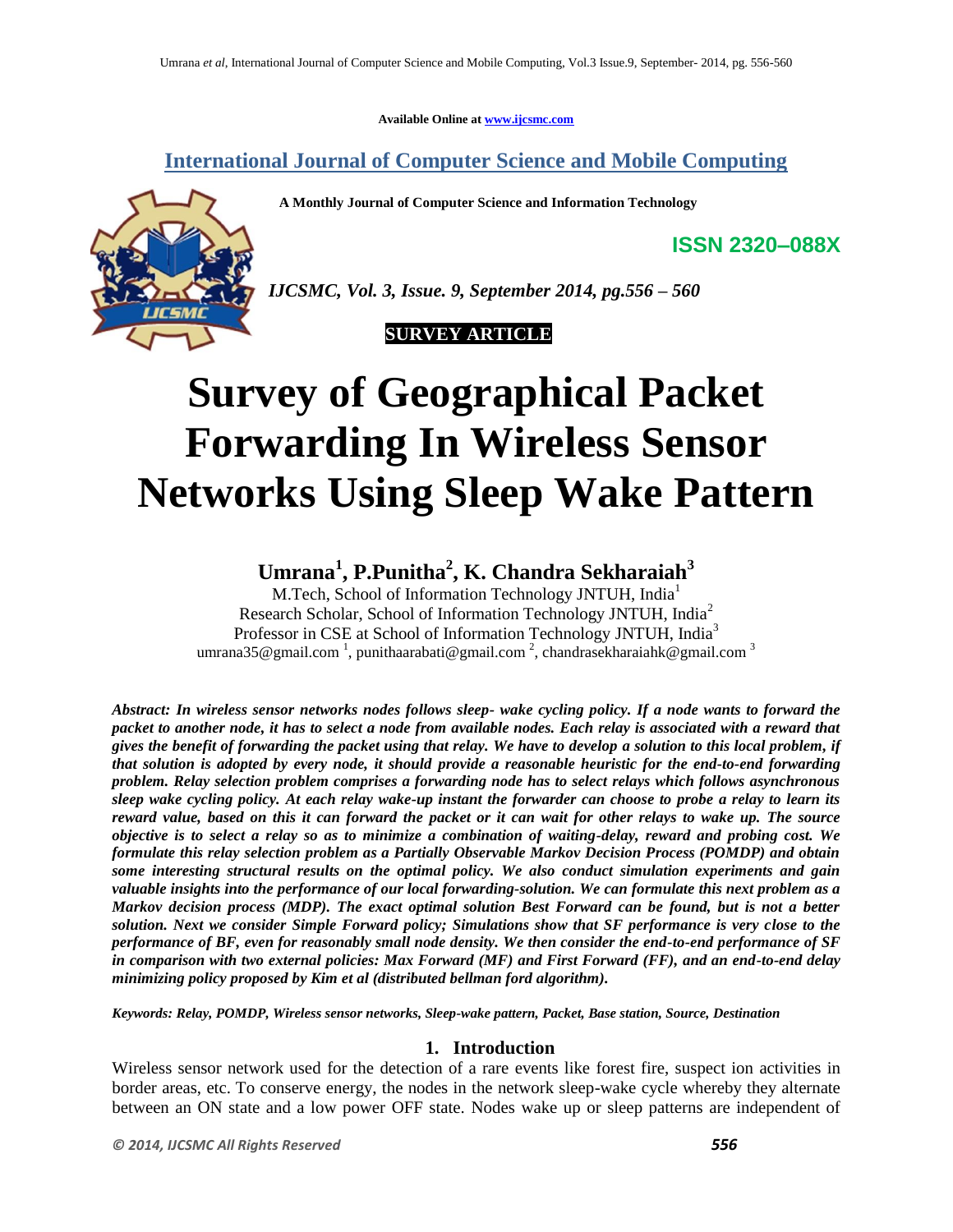each other. In such networks, whenever an event is detected, an alarm packet is generated and has to be forwarded, through multiple hops, to base station where appropriate action could be taken. Since the network is sleep-wake cycling, a forwarding node (i.e., a node with an alarm packet) has to wait for its neighbors to wake-up before it can choose a neighbor for the next hop. Thus, there is a delay incurred, due to the sleep-wake process, at each hop enroute to the sink. The main aim is minimizing the total average end-to-end delay based on hop count, time towards destination etc. Such a global problem can be considered as a stochastic shortest path problem for which a distributed Bellman-Ford algorithm can be used to obtain the optimal solution. A major drawback with such an approach is that a pre-configuration phase is required for such algorithms, which will involve exchange of several control messages. The focus of our research is, instead, towards designing simple forwarding rules using only the local information available at a forwarding node. We can avoid this problem by proposing a local forwarding where we minimize one-hop delay subject to a constraint on the reward offered by the chosen relay, where the reward associated with a relay is a function of the transmission power and the progress, towards sink, made by the packet when forwarded to that relay. Finally simulation results are compared with previous procedure results (distributed Bellman-Ford algorithm). An important application of wireless sensor networks (WSN) is detecting certain infrequently happening events, such as failures in a large systems, or intrusion in a secure region. Such an event can occur anywhere in large wireless sensor networks, once any event is detected, the alarm needs to be rapidly sent to the base station for further action. In such wireless sensor networks, typically the nodes rely on batteries. In order to conserve energy, the nodes operates in sleep-wake cycling when a node wakes up it performs sensing, and also involves in forwarding any alarm packets towards the sink. In this work, we consider the situation in which the sleep-wake cycles of nodes are *not synchronized.* In such condition, stateful routing is not possible. Instead, if the nodes know their own locations and that of the base station, then it is possible to dynamically select forwarding nodes that are nearer to the base station. This is called *geographical routing,* and it is most widely used approach in wireless sensor networks. For the purpose of location determination, low cost GPS devices are now becoming available, and can be used in the nodes. The approximate localization algorithms based on various geometrical principles can also be used. In this work we assume that nodes know their exact locations and also the location of the sink. In geographical forwarding, there arises the problem of optimal relay node selection. One such approach *greedy forwarding*, in this an intermediate node forwards the packet to its neighbor node that makes highest progress towards the base station. This scheme is referred to as Most Forward within Radius (MFR). If the node density is large such that every node has a neighbor that is closer to the sink than itself, then the greedy approach can find routes close to the less hop paths. Following a minimum hop path is useful since it reduces the number of times the network needs to transmit the packet.



Figure 1. Selecting relay for packet forwarding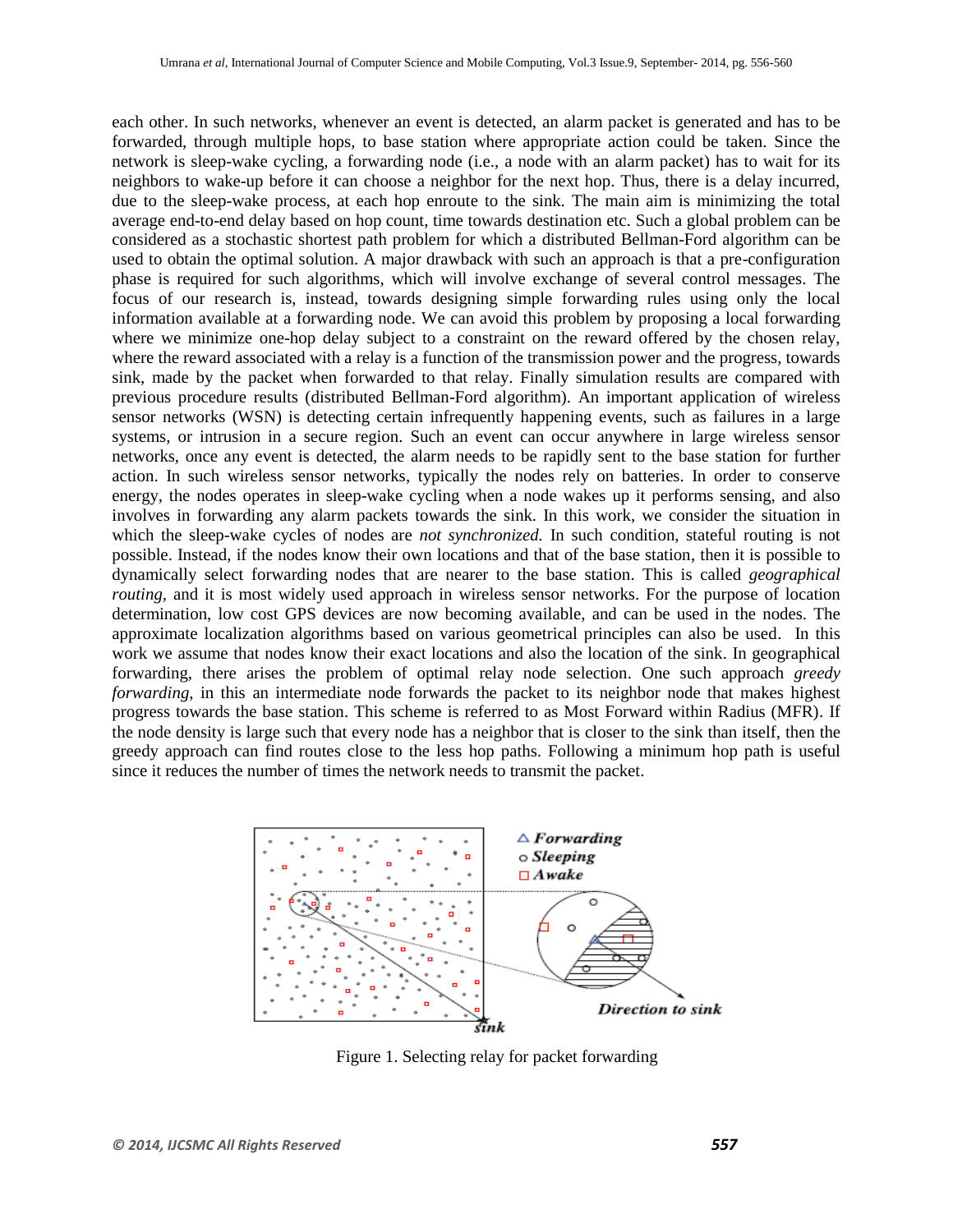#### **2. Back Ground**

In Geographical routing each node is aware of its own location, relays location and distance towards the base station through that relay. The nature of geographic routing reduces the overhead brought by route establishment and maintenance, signifying the advantages of modest memory requirement at each node and highly scalability in large network applications. In the conventional routing schemes, each node is required to maintain position information of all its neighbors and the position of a node is made available to its direct neighbors by broadcasting beacons. In wireless sensor networks with invariant network topology, maintaining neighborhood information can greatly improve the performance, because of the reusability of the maintained information and minimal maintenance cost. However, in highly dynamic scenarios, network topology may change frequently due to node mobility, sleeping, link faults etc. In dynamic nature, maintaining neighbor information suffers from three factors. First, communication overhead caused by periodic beacons. Second, the collected information can get outdated soon, which, in turn leads to packet loss. Third, the maintenance of neighbor information consumes the scarce memory. To overcome the drawbacks of conventional geographic routing schemes in scenarios with dynamic topology, beaconless geographic routing protocols have been proposed. Beaconless routing schemes forward packets without the maintenance of neighbor information. When a node has a packet to forward, it broadcasts the packet to its neighbors. Whichever the node in wake up state it receives the packet and forwards that packet another node that is in wake up state. This process will continue until the packet reaches the destination. Because of this sleep wake pattern nodes the energy will be saved. Wireless sensor network has been considered as one of the most important technology. Tiny, cheap, and smart sensors are deployed in a physical area and networked through wireless links to perform some operation, like environmental monitoring, battlefield surveillance and industry process control. In a wireless sensor network sensor nodes are deployed in a required area, due to short transmission ranges large numbers of nodes are deployed, these nodes are equipped with sensors, microprocessor and radio transceiver. These nodes not only has sensing capability but also has data processing and communication capability, these nodes will collect the data and route the data to sink. In wireless sensor network, sensor nodes has dual functionality ie data originator and data router. There are some issues that have to be considered in a WSN, Sensor nodes are powered by battery and in most situations it is very difficult to change or recharge the batteries so power conservation is important in wireless sensor networks. Sensor nodes have limited processing and storage capacities and therefore nodes performed with limited computation functionalities. Routing play an important role in power conservation, the main task of wireless sensor nodes is to sense and collect data from a target domain, process the data, and transmit the information back to required area where the underlying application resides. To achieve this task, it is required to develop an energy-efficient routing protocol to set up paths between sensor nodes and the sink. For this purpose mainly used forwarding technique is Geographical routing. Geographical routing also called as location based or position based routing. In this there are two conditions, first, it is assumed that every node know its own and its neighbor location. Second, the source node knows the destination position where the message has to deliver. This has an advantage that topology can be changes independently and whenever node want to transmit the data it simply addresses the message with the position of destination.

#### **3. Related Work**

#### **Analysis of Problem**

In this work, we consider asynchronous sleep-wake cycling, where the sleep wake cycling process of each node is statistically independent of the sleep-wake process of any other node in the network. Due to the asynchronous sleep-wake cycling behavior of the nodes, an alarm packet has to wait a random delay at each hop that is rerouted to the sink. The final performance metrics we are interested in are the average total delay and an average total cost. To optimize the performance metrics one could use a distributed Bellman-Ford algorithm proposed by Kim et al. However such efficient solution requires a preconfiguration phase during which a globally optimal forwarding policy is used, and involves packets exchange. The focus of our work is designing simple forwarding rules based only on the local information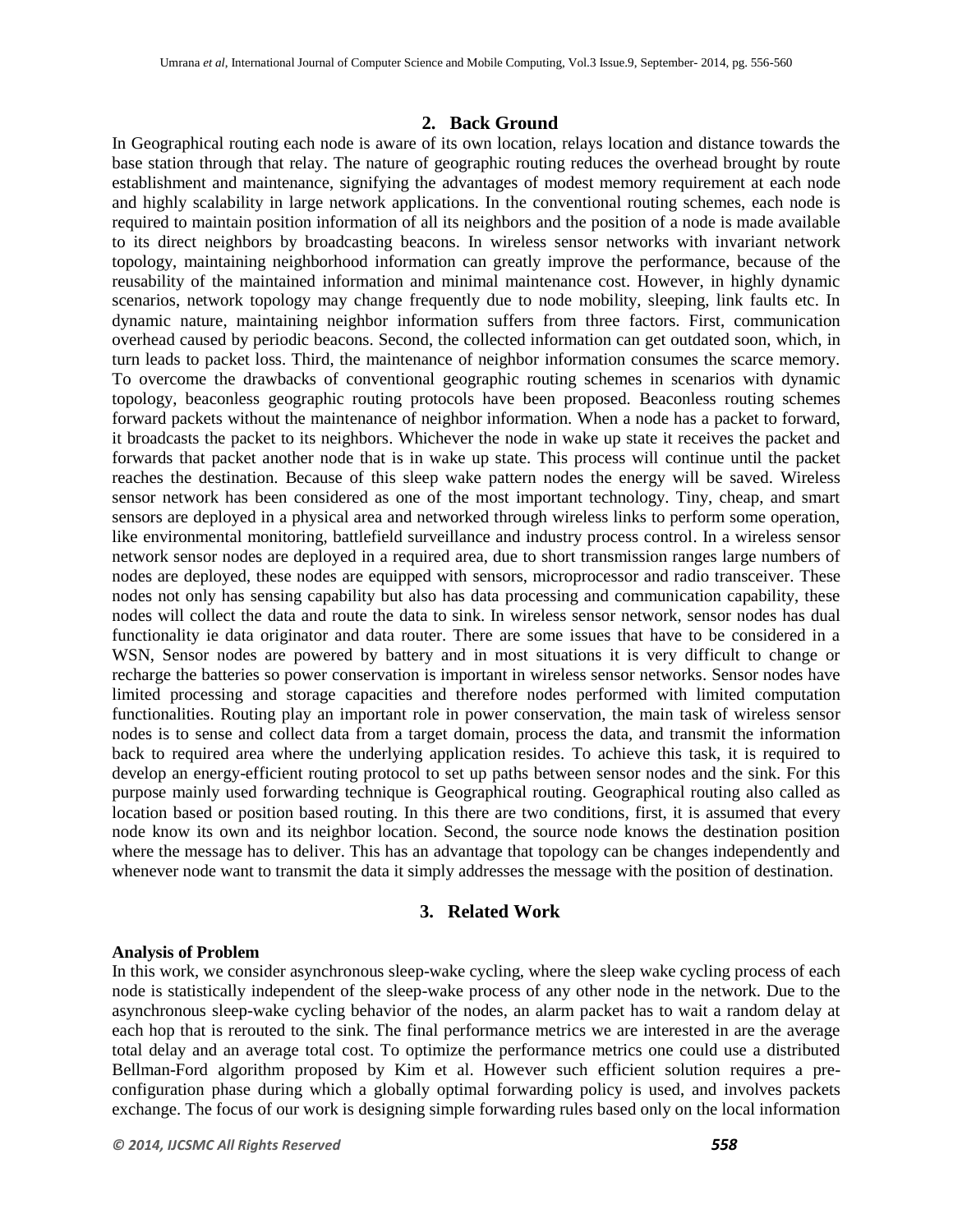available at a forwarding node. Toward this end the approach of geographical forwarding will be useful. In geographical forwarding nodes know their own locations and location of the sink, and forward packets to neighbors that are closer to base station.

#### **Proposed Work and Objectives**

In the current work, we have generalized our earlier model by allowing the number of relays to be not known to the source. Also, here we use a general reward structure. There has been other work in the context of geographical forwarding and anycast routing, where the problem of choosing one among several neighboring nodes arises. We applied a distributed relaying algorithm called Geographical Random Forwarding (GeRaF) whose objective is to carry a packet to its destination in as few hops as possible, by making maximum progress as possible at each relaying stage. The Random Asynchronous Wakeup (RAW) protocol also considers transmitting to the first node to wake-up that makes a progress of greater than a threshold. With the number of relays being unknown, we formulate the problem as a partially observed Markov decision process (POMDP). A POMDP is a generalization of an MDP, where at each stage the actual internal state of the system is not available to the controller. The controller can observe a value from an observation space. The observation results depend on the current actual state and the previous action. In some cases, a POMDP can be converted to an equivalent MDP by regarding a belief on the state space as the state of the equivalent MDP. First Forward (FF), it forward to the first node that wakes up within the forwarding region irrespective Of the progress it makes toward the sink. Max Forward (MF), wait for the entire duration T and then choose a neighbor with the maximum progress. The Random Asynchronous Wakeup (RAW) protocol also considers transmitting to the first node to wake up that makes a progress greater than a threshold. This is also the structure of the optimal policy provided by one of our Markov decision process formulations. In Simple Forward (SF), once the node receives the beacon signal it replies with its location information. Based on that replied information source decides whether to forward the packet or not. Wireless sensor network, in which the traffic model and sleep-wake cycling are used. An occasional alarm packet needs to be to the sink, whenever something happens in the network. The nodes follows asynchronous sleep wake cycling policy. The need to use an optimal anycast scheme to minimize average end-to-end delay from any node to the sink. In anycasting, where each sensor node forwards the packet to the first node that wakes up among a set of candidate next-hop nodes.

#### **4. Conclusion**

The work is motivated by the problem of geographical forwarding of packets in a wireless sensor networks whose function is to detect certain infrequent events and forward these alarms to a base station, where nodes are sleep-wake cycling to conserve energy. This end-to-end problem motivated the local problem faced by a packet forwarding node, i.e., that of choosing one among a set of available relays. For this relay selection reward metric is taken into consideration. Further the source does not know the number of available relays. We formulated the problem as a finite horizon POMDP and characterized the optimal policy in terms of optimum stopping sets. We proved inner and outer bounds for this set. We also obtained a simple threshold rule by formulating an alternate simplified model. We performed one-hop simulations and observed the good performance of the simple policy. Finally, we applied the simple policy to route an alarm packet in a large network and observed that its performance, over some range of target hop count. That is comparable to with distributed Bellman- Ford algorithm proposed. The problem of optimal relay selection for geographical forwarding was formulated as one of minimizing the forwarding delay subject to a constraint on progress. The simple policy (SF) of transmitting to the first node that wakes up and makes a progress of more than a threshold was found to be close in performance to the optimal policy. We then compared the end-to-end of using Simple Forward at each relay node enroute to the sink with that of the policy proposed by Kim et al(distributed bell man Ford algorithm), which is designed to achieve minimum average end-to-end delay. Simple Forward policy does require